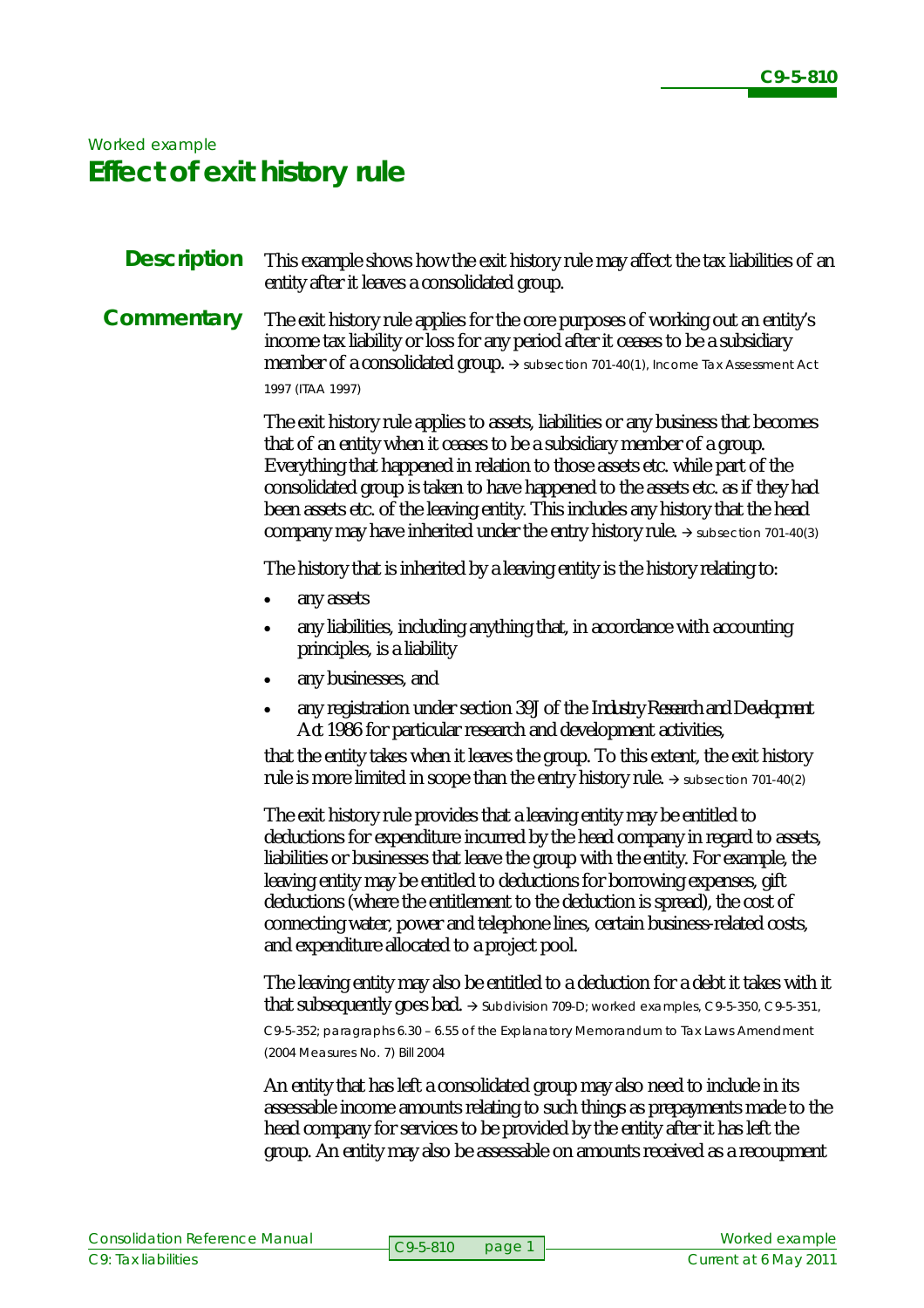of expenditure previously made by the head company. In addition, a former subsidiary would also need to include amounts in its assessable income where:

- the head company had previously elected to defer tax on the profit from the disposal or death of livestock or elected to defer the inclusion of the profit on a second wool clip, and
- the business that relates to these items left the group with the leaving entity.

Other effects of the exit history rule include:

- The pre-CGT status of assets that a leaving entity takes with it is inherited by that entity. (However, the pre-CGT status of the asset would be lost if any disposal of membership interests in the entity resulted in the ultimate owners not continuing to hold a majority underlying interest in the asset.)
- Private rulings about income tax issued to the head company may apply to the leaving entity where they relate to particular assets, liabilities or businesses that a leaving entity takes out of a group. A private ruling will apply to the leaving entity insofar as the relevant facts and arrangements have not changed either by reason of the entity ceasing to be a member of a consolidated group or otherwise.

# Situations where history is not inherited

The leaving entity's tax costs for the assets that it takes with it are the head company's terminating values for those assets inherited under the exit history rule, except for certain assets whose costs are separately worked out at the leaving time because they were disregarded for income tax purposes before that time under the single entity rule. These are:

- any liabilities owed to the leaving entity by other members of the group  $\rightarrow$  section 701-45, ITAA 1997; section 701-60, table item 3, ITAA 1997; Taxation Determination TD 2005/46
- any membership interests held by the leaving entity in any other subsidiary members that leave the group at the same time  $\rightarrow$  section 701-50, ITAA 1997; section 701-60, table item 4, ITAA 1997.

Other provisions that modify the application of the exit history rule include:

- rules covering the treatment of franking credits and losses  $\rightarrow$  section 701-85
- rules relating to the entitlement to the R&D tax offset  $\rightarrow$  section 73BACA, ITAA1936, and the  $R&D$  incremental concession  $\rightarrow$  section 73BAD, ITAA 1936
- a rule requiring that the exit history rule be ignored when determining a debt test period for the purpose of applying the consolidation bad debt  $rules \rightarrow$  subsection 709-205(3), ITAA 1997.

The exit history rule is also modified by rules which permit an entity leaving a consolidated group to remake certain irrevocable elections or choices made by the head company after the entity became a member of the group  $\rightarrow$  Subdivision 715-K, ITAA 1997. These fall into three categories: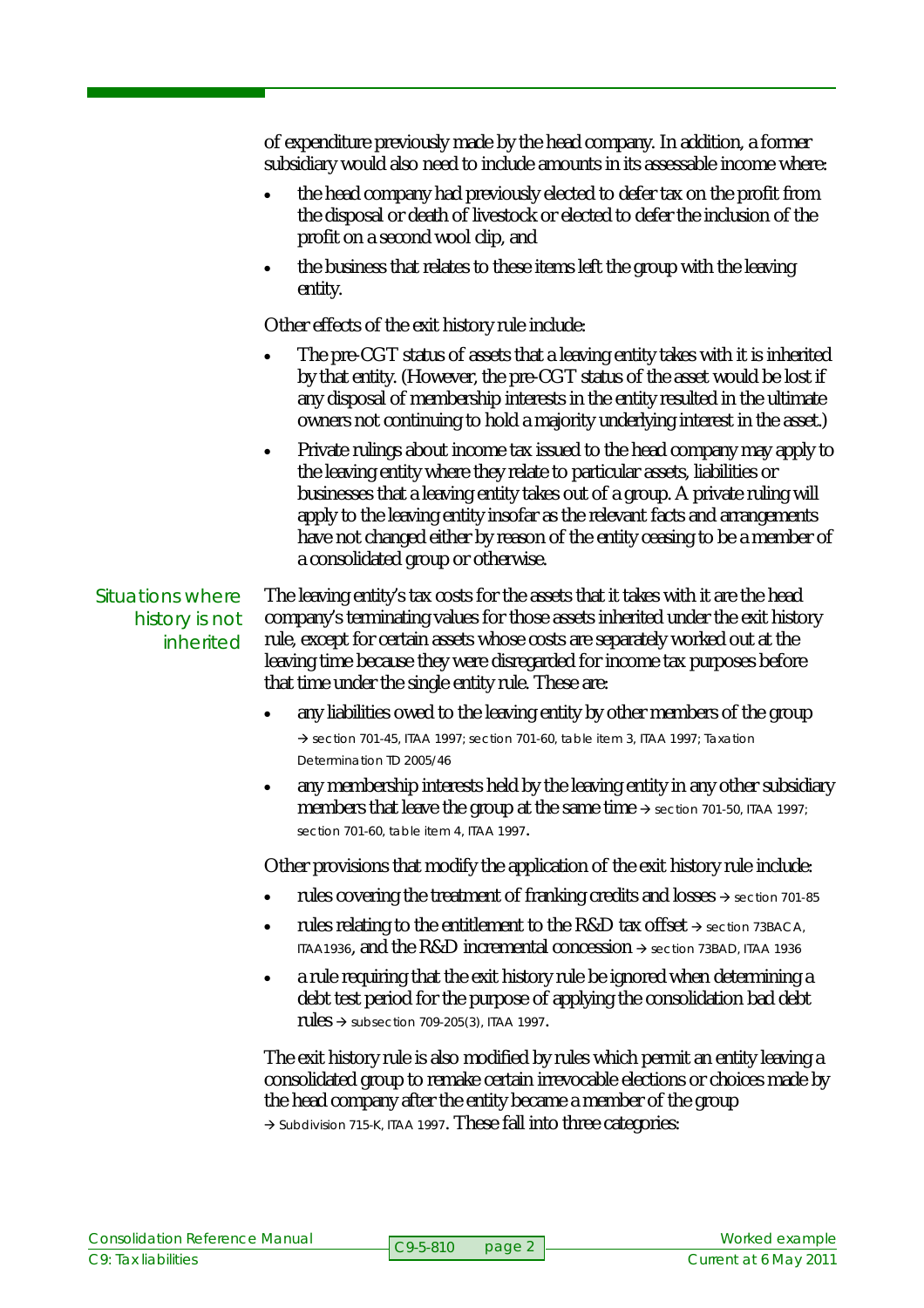### **1. Resettable elections**

Where an entity leaves a consolidated group and the head company was eligible to make a choice in this category (see list below) in relation to an income year starting before the leaving time, the head company's choice (or absence of it) is ignored for the purposes of the leaving entity's income tax affairs for income years ending after the leaving time, and the leaving entity may make the choice, if it is eligible.

The leaving entity has until the later of the time allowed under the choice provision and 90 days after the leaving time to make the choice. The Commissioner has discretion to extend this deadline.

Note that this rule came into effect on 21 March 2005. If the entity left the group before that date, the 90 day limit mentioned above is taken to be 90 days after 21 March 2005.  $\rightarrow$  section 715-699, IT(TP)A 1997

The choice has effect from the leaving time (or from the income year containing the leaving time if the choice relates to a whole income year).

The choices in this category are:

- irrevocable declarations, elections, choices or selections provided for in Part X of the ITAA 1936 (about attribution of income in respect of controlled foreign companies – CFCs)
- the election to use a particular foreign currency to work out taxable income or a tax loss for an income year under item 1 of the table in subsection 960-60(1) of the ITAA 1997
- a fair value election, foreign exchange retranslation election, hedging financial arrangement election or election to rely on financial reports under section 230-210, 230-255, 230-315 or 230-395 of the ITAA 1997 respectively (about the treatment of gains and losses from Division 230 financial arrangements)
- elections provided for under other provisions that may be prescribed by regulation under this category in the future.

 $\rightarrow$  section 715-700, ITAA 1997; paragraphs 1.197 – 1.199 of the Explanatory Memorandum to Tax Laws Amendment (2004 Measures No. 6) Bill 2004; 'Effect of entry history rule', C9-5-150

### **Note**

For income years before 2010-11, choices in this category also included:

- irrevocable declarations, elections, choices or selections provided for in former Part XI of the ITAA 1936 – about attribution of income in respect of foreign investment funds (FIFs) and foreign life policies (FLPs)
- the election to value all items of trading stock that were interests in a FIF at market value (rather than cost) under former section 70-70 of the ITAA 1997.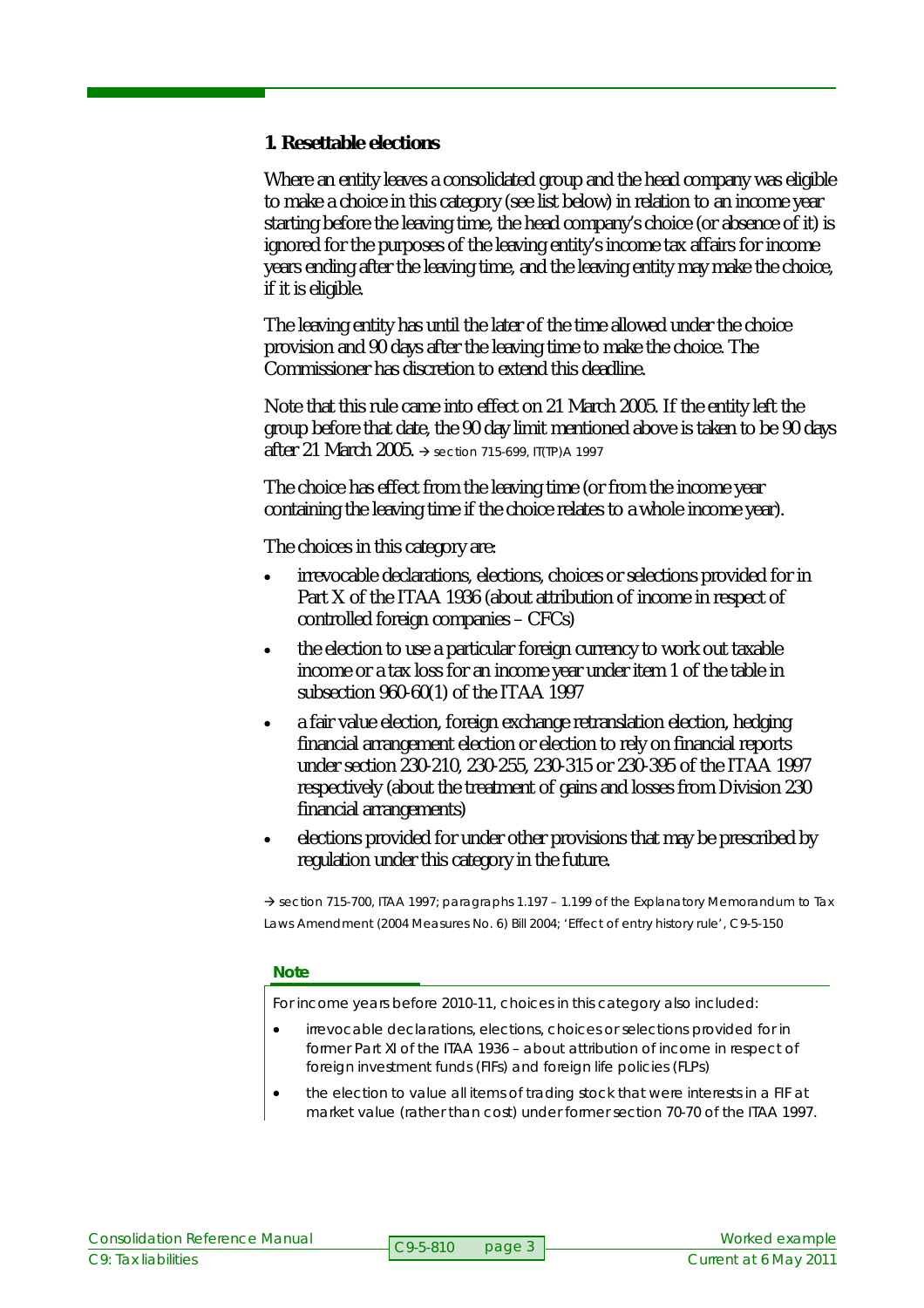**2. Limited resettable elections to overcome inconsistencies**

Where an entity leaves a consolidated group and there is an inconsistency because either:

- there was a choice in this category made by the entity that was in effect just before the entity joined the group and there was not such a choice by the head company having effect just before the leaving time, or
- the converse applied,

the choice (or absence of it) of the head company is ignored for the purposes of the leaving entity's income tax affairs, and the leaving entity may make the choice, if it is eligible.

The time limit for the leaving entity to make the choice is the same as for resettable elections (see above). The choice has effect from the leaving time (or from the income year containing the leaving time if the choice relates to a whole income year).

The choices in this category are:

- the election under section 148 of the ITAA 1936 by a person carrying on a business of insurance in Australia who reinsures with a non-resident, in relation to reinsurance under contracts made at or after the leaving time. (For contracts made before the leaving time, the leaving entity is taken to have made the same decision as the head company made – or was taken to have made – to make or not make the election.)
- a fair value election, foreign exchange retranslation election, hedging financial arrangement election or election to rely on financial reports under section 230-210, 230-255, 230-315 or 230-395 of the ITAA 1997 respectively (about the treatment of gains and losses from Division 230 financial arrangements
- the election under section 775-80 of the ITAA 1997 that sections 775-70 and 775-75 of that Act (concerning the tax consequences of certain shortterm foreign exchange gains and losses) not apply
- elections provided for under other provisions that may be prescribed by regulation under this category in the future.

 $\rightarrow$  section 715-705, ITAA 1997; paragraphs 1.214 – 1.219 of the Explanatory Memorandum to Tax Laws Amendment (2004 Measures No. 6) Bill 2004; 'Effect of entry history rule', C9-5-150

**3. Choices with ongoing effect**

Where an entity leaves a consolidated group and there were, just before the leaving time, any choices in effect in this category in relation to any assets, rights, liabilities or obligations that the entity leaves with, those choices continue in effect. If a choice was made originally by the head company, the leaving entity will inherit the choice as per the normal exit history rule.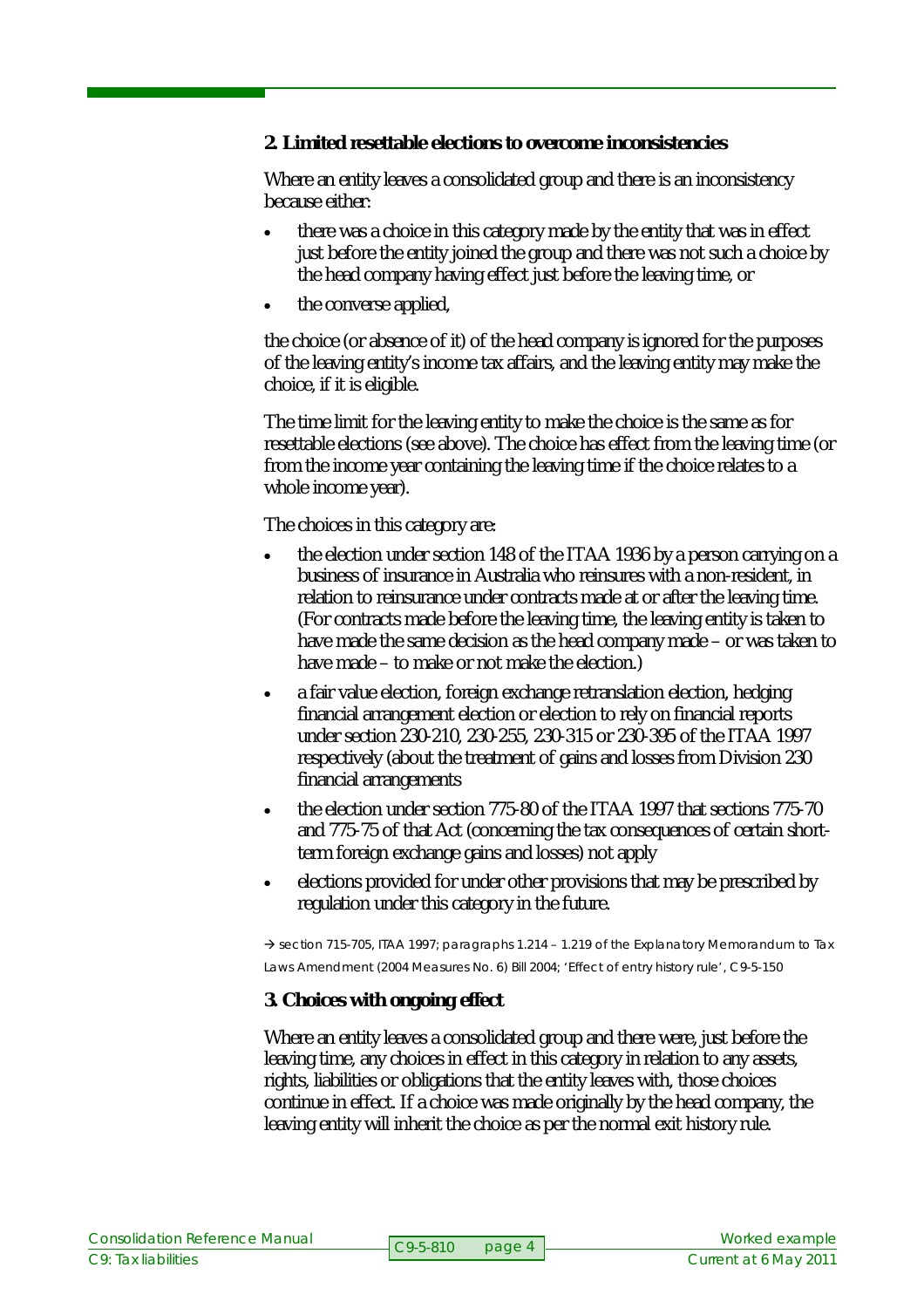The only choice currently available in this category is that provided under section 775-150 of the ITAA 1997 regarding whether to apply rules about disregarding certain forex realisation gains and forex realisation losses.

 $\rightarrow$  paragraph 1.225 of the Explanatory Memorandum to Tax Laws Amendment (2004 Measures No. 6) Bill 2004; 'Effect of entry history rule', C9-5-150

# **Example**

## Facts

- ACo is a 100% subsidiary of HCo and operates a computer retail business.
	- In the 2000-01 income year, ACo sells goods to one of its customers for \$10,000 but does not receive payment. In its 2000-01 income tax return, ACo includes the amount of \$10,000 in its assessable income.
	- HCo forms a consolidated group on 1 July 2002. The subsidiary members include ACo and BCo.
	- Under consolidation, HCo is taken to hold all the assets of ACo, including the debt.
	- In May 2003 it becomes apparent that there is no likelihood of the debt being recovered. HCo writes off the \$10,000 as a bad debt and claims a deduction of \$10,000 under subsection 25-35 of the ITAA 1997 in the group's 2002-03 income tax return. (As a claimant, HCo will need to take into account the modifications to the bad debt rules contained in Subdivision 709-D, ITAA 1997, 'Deducting bad debts'  $\rightarrow$  worked examples C9-5-350, C9-5-351, C9-5-352.)
	- In July 2003, HCo restructures its operations and transfers the computer retail business to BCo. As part of the transfer agreement, BCo assumes responsibility for collecting all outstanding debts that are owing to ACo. Adjustments to the purchase price are made for these outstanding debts, but there is no adjustment made for the \$10,000 bad debt as it has been written off.
	- On 1 August 2003, HCo sells its shares in BCo, which ceases to be a member of the consolidated group. BCo continues to operate the computer retail business.
	- On 1 December 2003, BCo unexpectedly receives a payment of \$2500 in respect of the debt that had been written off as bad.

Because of the exit history rule in section 701-40, everything that happened in relation to the computer retail business in the hands of HCo is taken to have happened to it in the hands of BCo. This means that the bad debt claimed as a deduction by HCo in relation to the business is taken to have been claimed by BCo. Because BCo is taken to have claimed the deduction, the recoupment is assessable to BCo under Subdivision 20-A of the ITAA 1997.

In its 2003-04 tax return, BCo must include the amount of \$2,500 in its assessable income.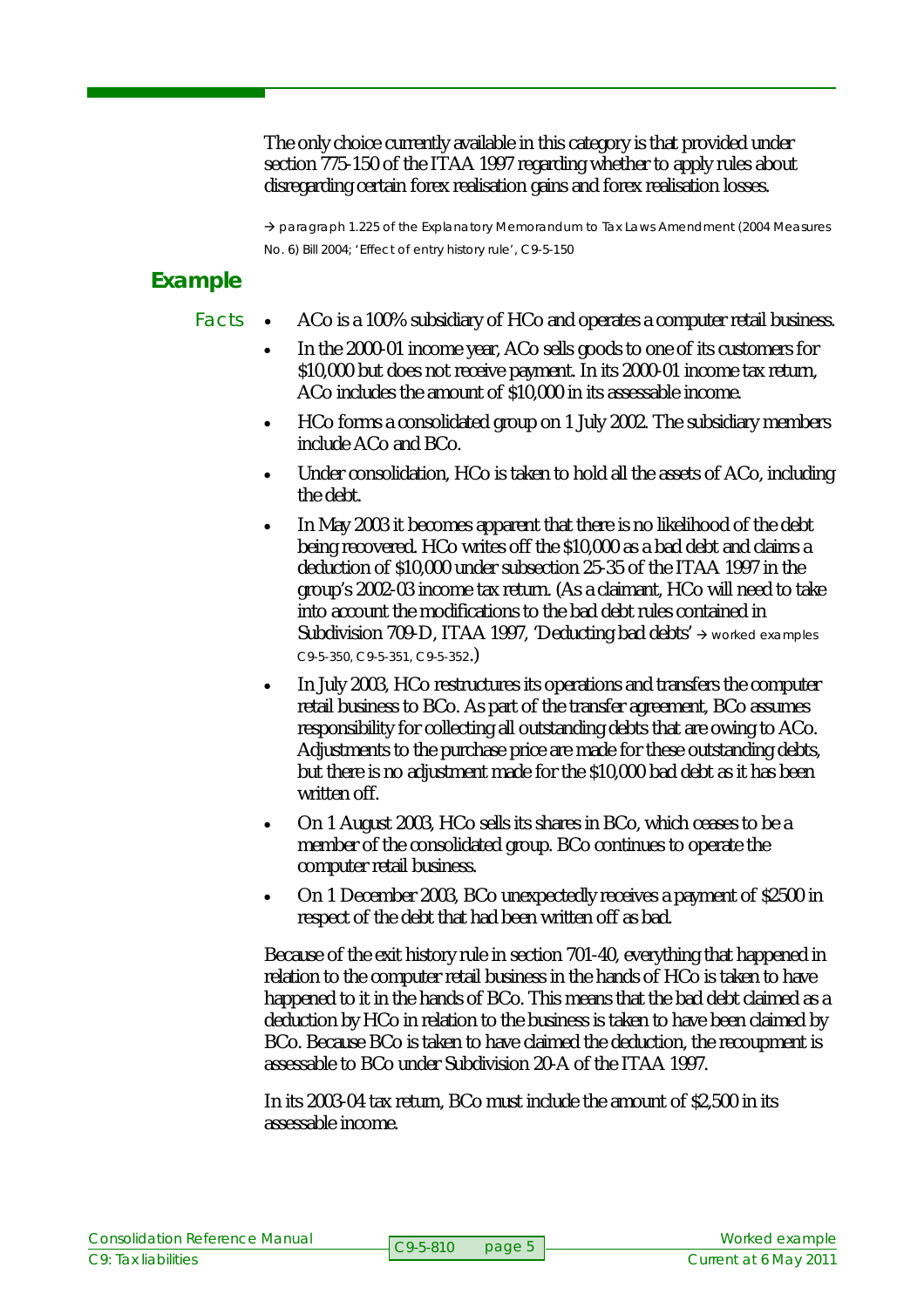#### *Income Tax Assessment Act 1997*, Subdivision 20-A **References**

*Income Tax Assessment Act 1997*, Subdivision 170-D

*Income Tax Assessment Act 1997*, section 701-5; as amended by *Tax Laws Amendment (Loss Recoupment Rules and Other Measures) Act 2005* (No. 147 of 2005), Schedule 1 item 105

Explanatory Memorandum to Tax Laws Amendment (Loss Recoupment Rules and Other Measures) Bill 2005, paragraphs 3.14 to 3.19

*Income Tax Assessment Act 1997*, section 701-40; as amended by *New Business Tax System (Consolidation) Act (No. 1) 2002* (68 of 2002), Schedule 1, and *Tax Laws Amendment (2010 Measures No. 1) Act 2010* (No. 56 of 2010), Schedule 5, item 90

*Income Tax Assessment Act 1997*, section 701-85; as amended by *New Business Tax System (Consolidation) Act (No. 1) 2002* (68 of 2002), Schedule 1

Explanatory Memorandum to the New Business Tax System (Consolidation) Bill (No. 1) 2002, paragraphs 2.7, 2.8, 2.11, 2.13, 2.30, 2.38 - 2.47 and 2.81

Explanatory Memorandum to Tax Laws Amendment (2010 Measures No. 1) Bill 2010, paragraphs 5.75, 5.76, 5.184, 5.237, 5.247

*Income Tax Assessment Act 1997*, sections 701-45, 701-50, 701-60; as amended by *Tax Laws Amendment (2004 Measures No. 2) Act 2004* (No. 83 of 2004), Schedule 2, items 23 and 24; 25; 14, 26 and 27

Explanatory Memorandum to Tax Laws Amendment (2004 Measures No. 2) Bill 2004, paragraphs 2.66 – 2.78, 2.246 – 2.264

*Income Tax Assessment Act 1997*, section 707-410; as inserted by *New Business Tax System (Consolidation and Other Measures) Act (No. 1) 2002*, Schedule 6, item 5

Explanatory Memorandum to New Business Tax System (Consolidation and Other Measures) Bill 2002, paragraph 8.9

*Income Tax Assessment Act 1997*, Subdivision 717-G; as amended by *New Business Tax System (Consolidation and Other Measures) Act 2003* (No. 16 of 2003), Schedule 8

Explanatory Memorandum to the New Business Tax System (Consolidation and Other Measures) Bill (No 2) 2002, paragraphs 7.65 – 7.69

*Income Tax Assessment Act 1997,* section 25-25

*Income Tax Assessment Act 1997*, Subdivision 715-J; as amended by *Tax Laws Amendment (Taxation of Financial Arrangements) Act 2009* (No. 15 of 2009), Schedule 1, Part 2, and *Tax Laws Amendment (Foreign Source Income Deferral) Act (No. 1) 2010* (No. 114 of 2010), Schedule 1, Part 1

Explanatory Memorandum to Tax Laws Amendment (Taxation of Financial Arrangements) Bill 2008, paragraphs 5.63, 12.38 – 12.63